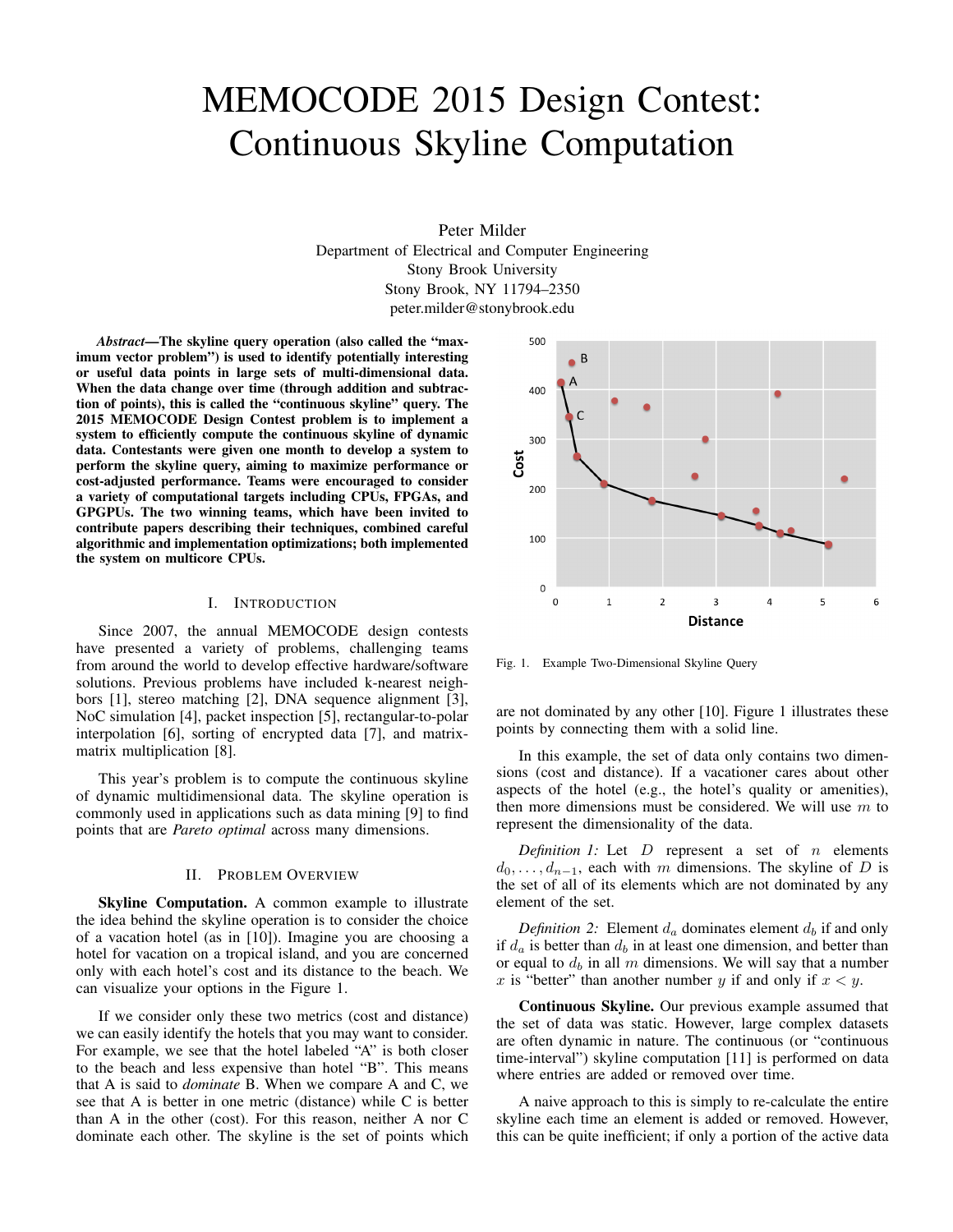has changed since the last computation, many of the necessary comparisons have already been performed.

We will model time as a series of discrete timesteps, and we will encode the dataset's changes with an activation time a and a deactivation time  $v$  for each of the  $n$  entries in the input set. At time-step  $t$ , our goal is to find the skyline among all entries in D that have activation time  $a \leq t$  and deactivation time  $v > t$ . The outputs of our system will be the indices (in D) of the skyline elements, and the number of skyline entries found per time-step.

Problem Specification. The system takes as input: a dataset  $D$  consisting of  $n$  points in  $m$ -dimensions (where  $n$ and  $m$  are given), and two vectors of length  $n$  that correspond to the activation and deactivation times of each element in D. The data elements are sorted by activation time (that is,  $D$  is ordered from earliest to latest activation time).

For each timestep  $t = 0, 1, \ldots, T$ , the system must find the skyline across all data elements valid at time  $t$ . The system will store the skyline indices (indices of  $D$ ) in memory, as well as the number of valid skyline points found. The maximum timestep  $T$  is the largest deactivation time in the set; the system may assume  $T$  is given. The timed portion of the solution must start with all input data in main system memory, and it must conclude with all output data in main memory.

## III. FUNCTIONAL REFERENCE IMPLEMENTATION

An unoptimized naive software implementation was provided to serve as the functional reference for the contestants' optimized implementations. The reference implementation reads input files for the dataset  $D$ , and the vectors which give the activation and deactivation time for each element. For each time step, it then finds the skyline, records the number of skyline entries found, and stores the resulting indices of the skyline elements. This functionality is summarized by:

```
initialize data;
// begin timing here
for t = 0 to T {
   for i = 0 to data_set_size-1 {
      if (i valid at time t) {
         for j = 0 to data_set_size-1 {
            isDominated = 0;if (j valid at time t) {
               if (j dominates i) {
                   isDominated = 1
                  break
               }
            }
         }
      }
      if (!isDominated)
         add i to skyline at time t
   }
   numFound[t] = num. elements found at t
}
// end timing here
sort and output results;
```
The *j* dominates i function was provided based on Definition 2.

Based on the problem definition, the order of the output values does not matter. For convenience, the functional reference sorts them by index; this will allow an easy use of diff to determine if two output files are equivalent. This sorting was not considered part of the contest implementation (and its runtime was not counted). Lastly, a Makefile was provided to compile and run the software, and to compare the results to a reference solution.

**Datatype.** Elements in  $D$  are given as unsigned integers. The range of the input values is limited such that every input element can be represented as a 16-bit unsigned value. The final output values are the indices of the skyline entries of  $D$  at each timestep (thus, unsigned integers between 0 and  $n - 1$ ). Designers were allowed to optimize the datatype as appropriate. A solution is considered to be correct if all skyline indices match. There was no constraint on the order that the indices are produced during a given timestep.

Test Data. Three sets of data were provided to aid in validation and development. Each set contains an m-dimensional input dataset  $D$ , and the vectors which give the activation and deactivation time for each element. Each set is accompanied by a reference output that provides the sorted indices of the skyline elements. Details of the test data are given in Table I. All test data were generated synthetically to have the desired size and characteristics.

## IV. THE CONTEST

Participants were given one month to implement a solution using platforms such as FPGAs, GPUs, and CPUs. The solutions were validated using the supplied reference datasets. Performance was measured using the *large* dataset. The time taken to initialize data and to sort and read the final result from memory was excluded from the runtime measurement.

The submitted solutions were evaluated using two metrics: pure performance and cost-adjusted performance. The pureperformance metric was based solely on runtime, while the cost-adjusted metric was defined as the product of runtime and system cost. The system cost was determined based on the lowest listed commercial price; if no price were available, the system cost would be estimated by the judges. Contestants were encouraged to include their own estimate of system cost with their submissions.

## V. RESULTS

In order to access the reference code and data, contestants were asked to register by e-mail. Seven teams consisting of members from eight countries registered, and full working implementations were submitted by three teams. All three final submissions targeted CPU implementation.

Tables II and III summarize the results for performance and cost-adjusted performance, respectively. Note that some teams reported the runtime of their implementation on multiple processors; only the fastest or most cost-efficient solution from each team is included in the tables. The names and full affiliations of the participants of each of the three teams are included at the end of the paper.

As shown in the tables, the University of Tokyo team was the winner in both the pure performance and cost-normalized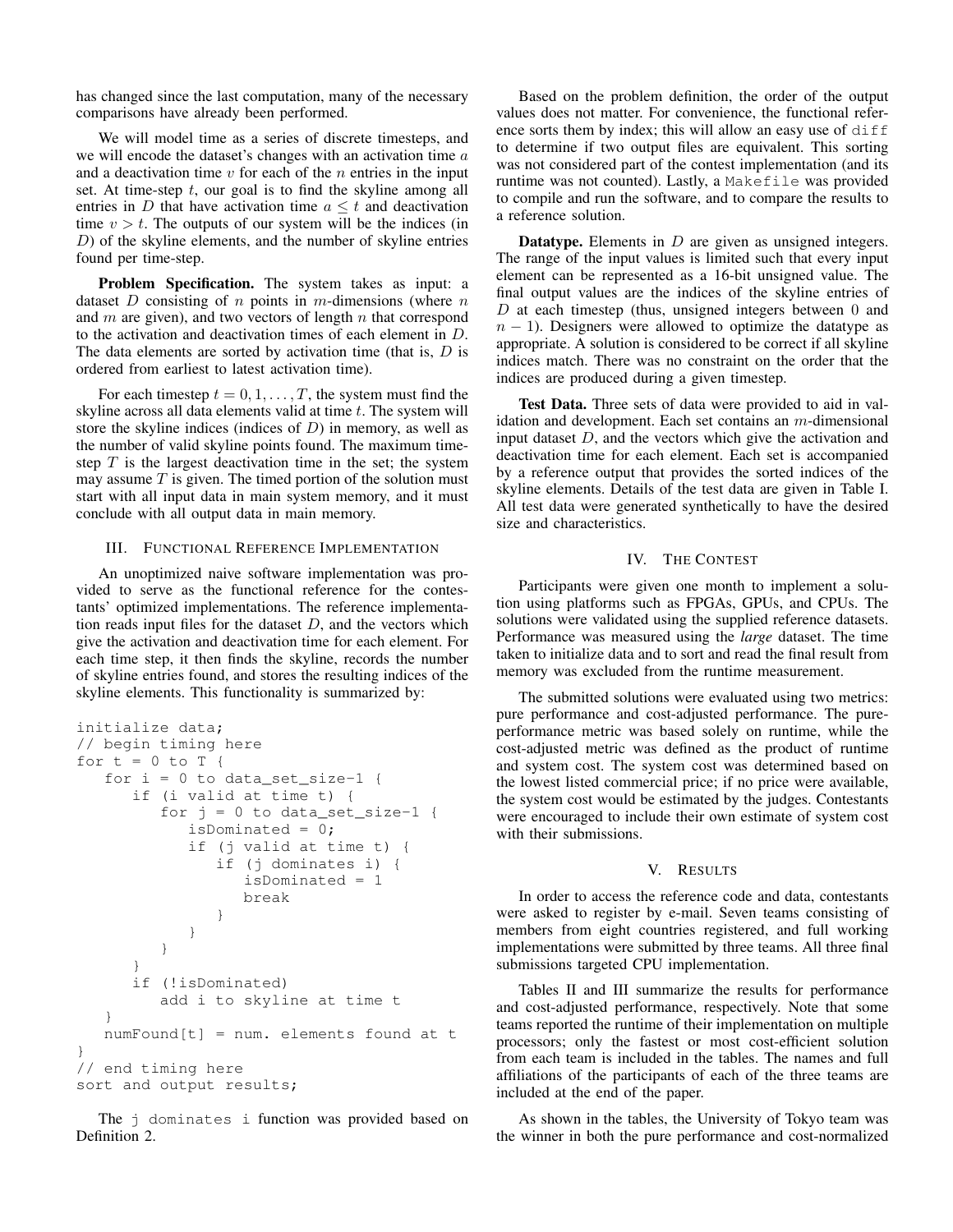| Name   | Entries | Dimensions | Time Steps | Max. Skyline Elem. | Appx. Input Size | Appx. Output Size |
|--------|---------|------------|------------|--------------------|------------------|-------------------|
| small  | 1,000   |            | 109        | 34                 | 8 KB             | 15 KB             |
| medium | 50,000  |            | 10.998     | 310                | 500 KB           | 14 MB             |
| large  | 800,000 |            | 40.998     | 2008               | 11 MB            | 329 MB            |

TABLE II. RUNTIMES FOR THE LARGE DATASET.

| Team                | Platform               | Runtime (sec.) |
|---------------------|------------------------|----------------|
| University of Tokyo | Intel Core i7-4770K    | 0.407          |
| <b>IPM</b>          | AMD Opteron 6386 SE    | 1.4            |
| Team DanTa          | Intel Core 2 Duo P8400 | 517            |

TABLE III. COST-NORMALIZED RUNTIMES FOR THE LARGE DATASET.

| Team                | Platform               | Cost (USD) | $R$ untime $\times$ Cost |
|---------------------|------------------------|------------|--------------------------|
| University of Tokyo | Intel Core i7-4770K    | 305        | 124                      |
| IPM                 | Intel Xeon X5650       | 80         | 280                      |
| Team DanTa          | Intel Core 2 Duo P8400 | 59         | 30477                    |

performance categories. This team included a variety of algorithmic and implementation-level optimizations to reach this performance. A key optimization strategy employed was to construct a tree structure capturing the dominance relationships at each point; this required careful procedures to update the tree as new data points become valid or invalid over time. However, once the tree is constructed, the dynamic updates to the database become relatively inexpensive. The University of Tokyo team also employed SIMD instructions to speed up the dominates function, and parallelized the algorithm across four cores.

A second place award was given to the team from the Institute for Research in Fundamental Sciences (IPM), Iran. The IPM team also targeted multicore CPUs, and evaluated their approach on a number of Intel and AMD processors. They reached their highest performance numbers on the AMD Opteron 6386 SE, a 16 core processor. The IPM team's most cost-efficient solution used the 6-core Intel Xeon X5650, which was only 2.5 times slower than their Opteron implementation in spite of its much lower cost. This team also optimized for the dynamic nature of the data, also focusing on efficient insertion and removal of points over time. In order to parallelize the system, this implementation parallelized over time, partitioning timesteps across the cores.

Congratulations to all of our participants. The first and second place teams have contributed invited papers to these proceedings detailing their techniques [12], [13].

### VI. CONCLUSION

The 2015 MEMOCODE Design Contest targeted the problem of computing the continuous skyline of dynamic data. Working solutions were submitted by three teams. The winning teams performed effective optimizations involving algorithms, data structures, and parallelism.

Although the submissions to this year's contest focused solely on CPU-based implementation, a number of recent works have explored computing the skyline on GPU and FPGA. For example, [14] shows how the dominance operator can be computed in a branch-free manner to make it suitable for GPU and [15] details a partitioning scheme providing further improvements. Meanwhile, [16] presents a highly scalable parallel FPGA technique for computing the skyline; the authors later generalized this idea into a new computational structure called a shifter list [17].

#### ACKNOWLEDGMENTS

The 2015 MEMOCODE Design Contest is sponsored by Microsoft and Xilinx. We thank both sponsors for their support. Thanks to all of the contestants for their hard work and we congratulate them on their excellent results. Thank you also to Andreas Gerstlauer, Connie Heitmeyer, Elizabeth Leonard, Yi Deng, and Jean-Pierre Talpin for their help in planning and organizing this contest.

## PARTICIPANTS

Thank you to all of the participants. The following teams submitted complete solutions (presented in the same order as Tables II and III):

- Kenichi Koizumi, Mary Inaba, Kei Hiraki Graduate School of Information Science and Technology, The University of Tokyo
- Ehsan Montahaie, Milad Ghafouri, Saied Rahmani, Hanie Ghasemi, Farzad Sharif Bakhtiar, Rashid Zamanshoar, Kianoush Jafari, Mohsen Gavahi, Reza Mirzaei, Armin Ahmadzadeh, Saeid Gorgin Institute for Research in Fundamental Sciences (IPM), Iran
- Daniele Tajolini

#### **REFERENCES**

- [1] P. Milder, "MEMOCODE 2014 design contest: k-nearest neighbors with Mahalanobis distance metric," in *ACM/IEEE International Conference on Formal Methods and Models for Codesign (MEMOCODE)*, 2014.
- [2] E. Nurvitadhi, "MEMOCODE 2013 Hardware/Software Co-design Contest: Stereo Matching," in *IEEE/ACM International Conference on Formal Methods and Models for Codesign (MEMOCODE)*, 2013.
- [3] S. A. Edwards, "MEMOCODE 2012 Hardware/Software codesign contest: DNA sequence aligner," in *IEEE/ACM International Conference on Formal Methods and Models for Codesign (MEMOCODE)*, 2012.
- [4] D. Chiou, "MEMOCODE 2011 Hardware/Software CoDesign Contest: NoC simulator," in *IEEE/ACM International Conference on Formal Methods and Models for Codesign (MEMOCODE)*, 2011.
- [5] M. Pellauer, A. Agarwal, A. Khan, M. C. N. Ng, M. Vijayaraghavan, F. Brewer, and J. Emer, "Design Contest Overview: Combined Architecture for Network Stream Categorization and Intrusion Detection (CAN-SCID)," in *IEEE/ACM International Conference on Formal Methods and Models for Codesign (MEMOCODE)*, 2010.
- [6] F. Brewer and J. C. Hoe, "2009 MEMOCODE Co-Design Contest," in *IEEE/ACM International Conference on Formal Methods and Models for Codesign (MEMOCODE)*, 2009.
- [7] P. Schaumont, K. Asanovic, and J. C. Hoe, "MEMOCODE 2008 Co-Design Contest," in *ACM/IEEE International Conference on Formal Methods and Models for Codesign (MEMOCODE)*, 2008.